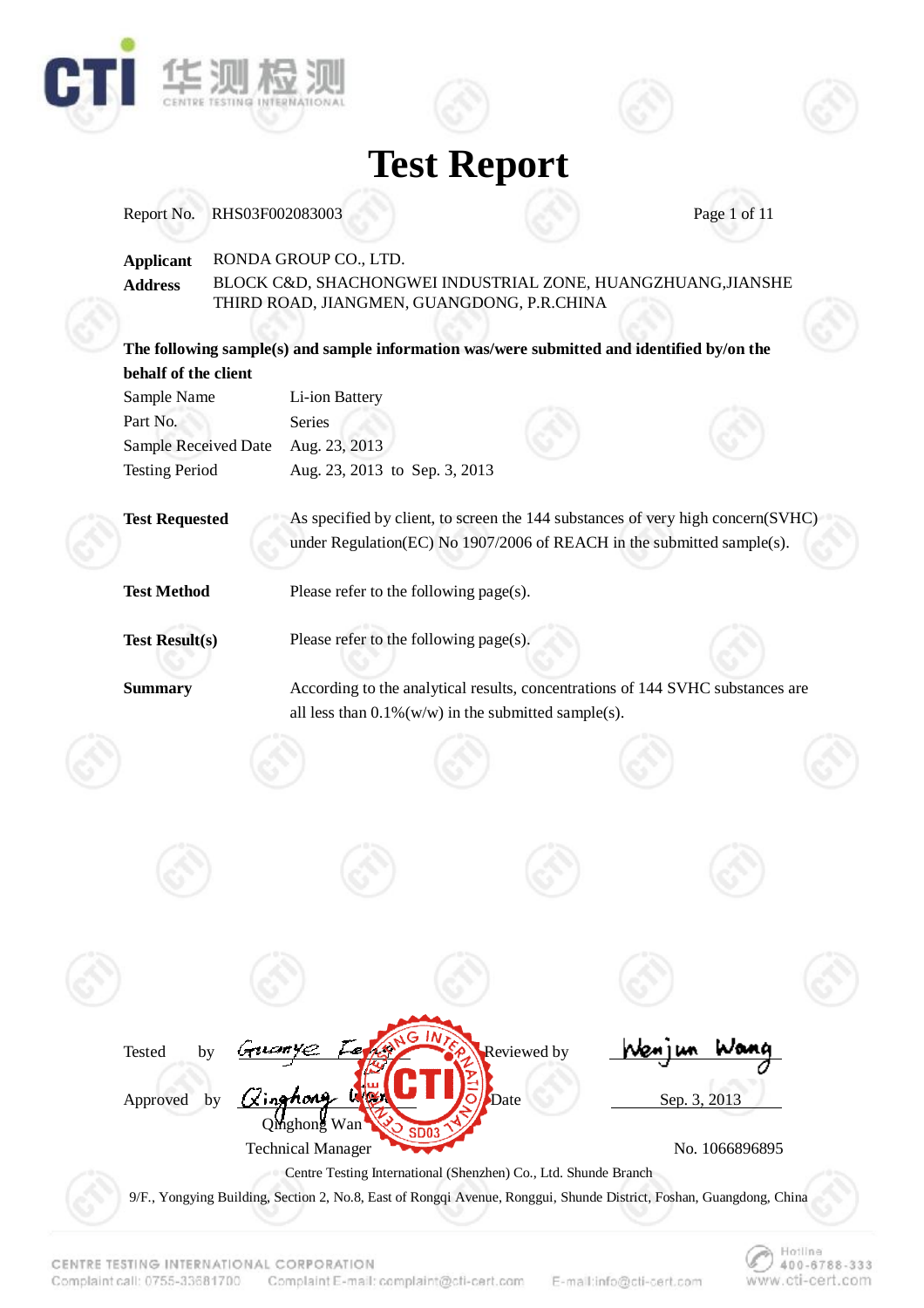





| No.            | <b>Substance Name(s)</b>                                                       | CAS No.                  | EC No.                  | Concentration<br>(%) | <b>Report</b><br>Limit |
|----------------|--------------------------------------------------------------------------------|--------------------------|-------------------------|----------------------|------------------------|
| 1              | Anthracene                                                                     | $120 - 12 - 7$           | $204 - 371 - 1$         | N.D.                 | 0.005%                 |
| $\overline{2}$ | 4,4'- Diaminodiphenylmethane                                                   | 101-77-9                 | 202-974-4               | N.D.                 | 0.005%                 |
| 3              | Dibutyl phthalate(DBP)                                                         | 84-74-2                  | 201-557-4               | N.D.                 | 0.005%                 |
| $\overline{4}$ | Cobalt dichloride*                                                             | 7646-79-9                | 231-589-4               | N.D. <sup>#</sup>    | 0.01%                  |
| 5              | Diarsenic pentaoxide*                                                          | 1303-28-2                | 215-116-9               | N.D.                 | 0.01%                  |
| 6              | Diarsenic trioxide*                                                            | 1327-53-3                | 215-481-4               | N.D.                 | 0.01%                  |
| 7              | Sodium dichromate*                                                             | 7789-12-0/<br>10588-01-9 | 234-190-3               | N.D.                 | 0.01%                  |
| 8              | Musk xylene                                                                    | $81 - 15 - 2$            | 201-329-4               | N.D.                 | 0.005%                 |
| 9              | Bis(2-ethyl(hexyl)phthalate)(DEHP)                                             | 117-81-7                 | $204 - 211 - 0$         | N.D.                 | 0.005%                 |
| 10             | Hexabromocyclododecane (HBCDD)                                                 | 25637-99-4/<br>3194-55-6 | 247-148-4/<br>221-695-9 | N.D.                 | 0.005%                 |
| 11             | <b>Short Chain Chlorinated</b><br>Paraffins(SCCPs)                             | 85535-84-8               | 287-476-5               | N.D.                 | 0.01%                  |
| 12             | Bis(tributyltin) oxide (TBTO)*                                                 | 56-35-9                  | 200-268-0               | N.D.                 | 0.005%                 |
| 13             | Lead hydrogen arsenate*                                                        | 7784-40-9                | 232-064-2               | N.D.                 | 0.01%                  |
| 14             | Benzyl butyl phthalate(BBP)                                                    | 85-68-7                  | 201-622-7               | N.D.                 | 0.005%                 |
| 15             | Triethyl arsenate*                                                             | 15606-95-8               | 427-700-2               | N.D.                 | 0.01%                  |
| 16             | <sup>1</sup> Anthracene oil                                                    | 90640-80-5               | 292-602-7               | N.D.                 | 0.05%                  |
| 17             | <sup>10</sup> Anthracene oil, anthracene paste,<br>distn. Lights ****          | 91995-17-4               | 295-278-5               | N.D.                 | 0.05%                  |
| 18             | <sup>10</sup> Anthracene oil, anthracene paste,<br>anthracene fraction         | 91995-15-2               | 295-275-9               | N.D.                 | 0.05%                  |
| 19             | $\overline{^{\circ}}$ Anthracene oil, anthracene-low                           | 90640-82-7               | 292-604-8               | N.D.                 | 0.05%                  |
| 20             | <sup>1</sup> Anthracene oil, anthracene paste                                  | 90640-81-6               | 292-603-2               | N.D.                 | 0.05%                  |
| 21             | <sup>10</sup> Coal tar pitch, high temperature                                 | 65996-93-2               | 266-028-2               | N.D.                 | 0.05%                  |
| 22             | Acrylamide                                                                     | 79-06-1                  | 201-173-7               | N.D.                 | 0.01%                  |
| 23             | 2,4-Dinitrotoluene                                                             | $121 - 14 - 2$           | 204-450-0               | N.D.                 | 0.01%                  |
| 24             | Diisobutyl phthalate (DIBP)                                                    | 84-69-5                  | 201-553-2               | N.D.                 | 0.005%                 |
| 25             | <sup>2</sup> Lead chromate                                                     | 7758-97-6                | 231-846-0               | N.D.                 | 0.05%                  |
| 26             | <sup>2</sup> Lead chromate molybdate sulphate<br>red (C.I. Pigment Red 104)*** | 12656-85-8               | 235-759-9               | N.D.                 | 0.05%                  |
| 27             | <sup>2</sup> Lead sulfochromate yellow<br>(C.I. Pigment Yellow 34)***          | 1344-37-2                | 215-693-7               | N.D.                 | 0.05%                  |
| 28             | Tris(2-chloroethyl)phosphate (TCEP)                                            | 115-96-8                 | 204-118-5               | N.D.                 | 0.01%                  |

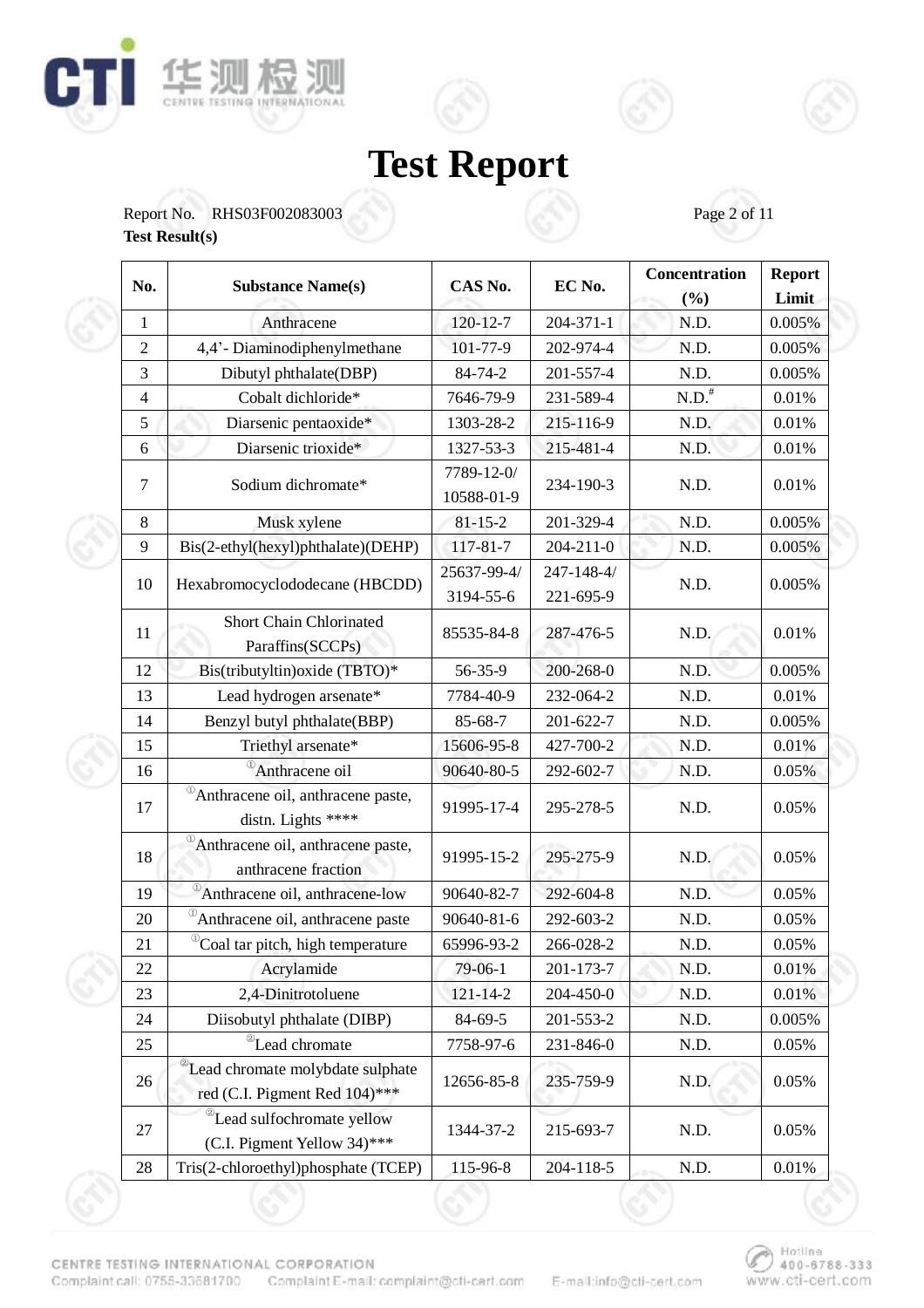



Report No. RHS03F002083003 Page 3 of 11 **Test Result(s)** 

| No. | <b>Substance Name(s)</b>                                                                                                                            | CAS No.                 | EC No.                 | Concentration<br>(%)                                                                                                                                                            | <b>Report</b><br>Limit |
|-----|-----------------------------------------------------------------------------------------------------------------------------------------------------|-------------------------|------------------------|---------------------------------------------------------------------------------------------------------------------------------------------------------------------------------|------------------------|
| 29  | Trichloroethylene                                                                                                                                   | 79-01-6                 | 201-167-4              | N.D.                                                                                                                                                                            | 0.005%                 |
|     |                                                                                                                                                     | 10043-35-3              | 233-139-2              |                                                                                                                                                                                 |                        |
| 30  | <sup>®</sup> Boric acid                                                                                                                             | 11113-50-1              | 234-343-4              |                                                                                                                                                                                 | 0.01%                  |
|     |                                                                                                                                                     | 1330-43-4               |                        |                                                                                                                                                                                 |                        |
| 31  | <sup>®</sup> Disodium tetraborate,                                                                                                                  | 12179-04-3              | 215-540-4              | N.D.                                                                                                                                                                            | 0.01%                  |
|     | anhydrous*****                                                                                                                                      | 1303-96-4               |                        | N.D.<br>N.D.<br>N.D.<br>N.D.<br>N.D.<br>N.D.<br>$\text{N.D.}^\#$<br>N.D. <sup>#</sup><br>N.D. <sup>#</sup><br>N.D. <sup>#</sup><br>N.D.<br>N.D.<br>N.D.<br>N.D.<br>N.D.<br>N.D. |                        |
| 32  | <sup>®</sup> Tetraboron disodium heptaoxide,<br>hydrate*****                                                                                        | 12267-73-1              | 235-541-3              |                                                                                                                                                                                 | 0.01%                  |
| 33  | Sodium chromate*                                                                                                                                    | 7775-11-3               | 231-889-5              |                                                                                                                                                                                 | 0.01%                  |
| 34  | Potassium chromate*                                                                                                                                 | 7789-00-6               | 232-140-5              |                                                                                                                                                                                 | 0.01%                  |
| 35  | Ammonium dichromate*                                                                                                                                | 7789-09-5               | 232-143-1              |                                                                                                                                                                                 | 0.01%                  |
| 36  | Potassium dichromate*                                                                                                                               | 7778-50-9               | 231-906-6              |                                                                                                                                                                                 | 0.01%                  |
| 37  | Cobalt(II) sulphate*                                                                                                                                | 10124-43-3              | 233-334-2              |                                                                                                                                                                                 | 0.01%                  |
| 38  | Cobalt(II) dinitrate*                                                                                                                               | 10141-05-6              | 233-402-1              |                                                                                                                                                                                 | 0.01%                  |
| 39  | Cobalt(II) carbonate*                                                                                                                               | 513-79-1                | 208-169-4              |                                                                                                                                                                                 | 0.01%                  |
| 40  | Cobalt(II) diacetate*                                                                                                                               | $71 - 48 - 7$           | 200-755-8              |                                                                                                                                                                                 | 0.01%                  |
| 41  | 2-Methoxyethanol                                                                                                                                    | 109-86-4                | 203-713-7              |                                                                                                                                                                                 | 0.005%                 |
| 42  | 2-Ethoxyethanol                                                                                                                                     | 110-80-5                | 203-804-1              |                                                                                                                                                                                 | 0.005%                 |
| 43  | Chromium trioxide*                                                                                                                                  | 1333-82-0               | 215-607-8              |                                                                                                                                                                                 | 0.01%                  |
| 44  | Acids generated from chromium<br>trioxide and their oligomers:<br>Chromic acid, Dichromic acid,<br>Oligomers of chromic acid and<br>dichromic acid* | 7738-94-5<br>13530-68-2 | 231-801-5<br>236-881-5 |                                                                                                                                                                                 | 0.01%                  |
| 45  | 2-ethoxyethyl acetate                                                                                                                               | $111 - 15 - 9$          | 203-839-2              |                                                                                                                                                                                 | 0.01%                  |
| 46  | Strontium chromate*                                                                                                                                 | 7789-06-2               | 232-142-6              |                                                                                                                                                                                 | 0.01%                  |
| 47  | $^{\circ}$ 1,2-Benzenedicarboxylic acid,<br>di-C7-11-branched and linear<br>alkyl esters                                                            | 68515-42-4              | 271-084-6              | N.D.                                                                                                                                                                            | 0.01%                  |
| 48  | Hydrazine                                                                                                                                           | 7803-57-8<br>302-01-2   | 206-114-9              | N.D.                                                                                                                                                                            | 0.01%                  |
| 49  | 1-methyl-2-pyrrolidone                                                                                                                              | 872-50-4                | 212-828-1              | N.D.                                                                                                                                                                            | 0.01%                  |
| 50  | 1,2,3-trichloropropane                                                                                                                              | 96-18-4                 | 202-486-1              | N.D.                                                                                                                                                                            | 0.01%                  |
| 51  | $^{\circ}$ 1,2-Benzenedicarboxylic acid,<br>di-C6-8-branched alkyl esters,<br>C7-rich                                                               | 71888-89-6              | 276-158-1              | N.D.                                                                                                                                                                            | 0.01%                  |

CENTRE TESTING INTERNATIONAL CORPORATION Complaint call: 0755-33681700 Complaint E-mail: complaint@cfi-cert.com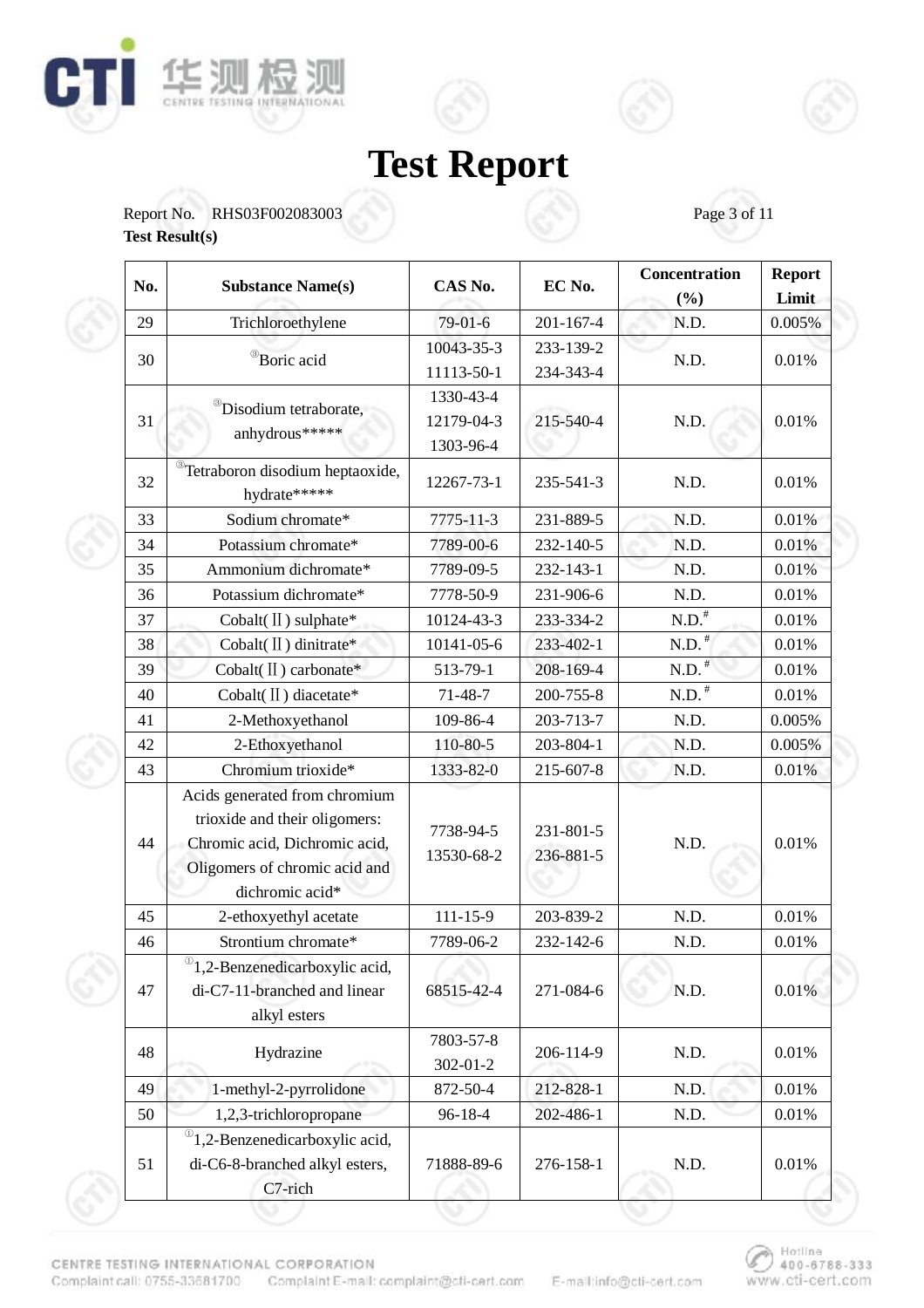





Ē

| No. | <b>Substance Name(s)</b>                                                                   | CAS No.        | EC No.    | Concentration<br>(%) | <b>Report</b><br>Limit |
|-----|--------------------------------------------------------------------------------------------|----------------|-----------|----------------------|------------------------|
| 52  | Dichromium tris(chromate)*                                                                 | 24613-89-6     | 246-356-2 | N.D.                 | 0.01%                  |
| 53  | Potassium<br>hydroxyoctaoxodizincatedichromate*                                            | 11103-86-9     | 234-329-8 | N.D.                 | 0.01%                  |
| 54  | Pentazinc chromate octahydroxide*                                                          | 49663-84-5     | 256-418-0 | N.D.                 | 0.01%                  |
| 55  | <sup>2</sup> Aluminosilicate Refractory Ceramic<br>Fibres (RCF) **                         |                |           | N.D.                 | 0.05%                  |
| 56  | <sup>2</sup> Zirconia Aluminosilicate Refractory<br>Ceramic Fibres (Zr-RCF) **             |                |           | N.D.                 | 0.05%                  |
| 57  | <sup>1</sup> Formaldehyde, oligomeric reaction<br>products with aniline<br>(technical MDA) | 25214-70-4     | 500-036-1 | N.D.                 | 0.01%                  |
| 58  | Bis(2-methoxyethyl) phthalate                                                              | 117-82-8       | 204-212-6 | N.D.                 | 0.005%                 |
| 59  | 2-Methoxyaniline (o-Anisidine)                                                             | $90 - 04 - 0$  | 201-963-1 | N.D.                 | 0.005%                 |
| 60  | 4-(1,1,3,3-tetramethylbutyl)phenol<br>(4-tert-Octylphenol)                                 | 140-66-9       | 205-426-2 | N.D.                 | 0.005%                 |
| 61  | 1,2-Dichloroethane                                                                         | 107-06-2       | 203-458-1 | N.D.                 | 0.005%                 |
| 62  | Bis(2-methoxyethyl) ether                                                                  | 111-96-6       | 203-924-4 | N.D.                 | 0.005%                 |
| 63  | Arsenic acid*                                                                              | 7778-39-4      | 231-901-9 | N.D.                 | 0.01%                  |
| 64  | Calcium arsenate*                                                                          | 7778-44-1      | 231-904-5 | N.D.                 | 0.01%                  |
| 65  | Trilead diarsenate*                                                                        | 3687-31-8      | 222-979-5 | N.D.                 | 0.01%                  |
| 66  | N,N-dimethylacetamide (DMAC)                                                               | $127 - 19 - 5$ | 204-826-4 | N.D.                 | 0.005%                 |
| 67  | 2,2'-dichloro-4,4'-methylenedianiline<br>(MOCA)                                            | $101 - 14 - 4$ | 202-918-9 | N.D.                 | 0.005%                 |
| 68  | Phenolphthalein                                                                            | $77-9-8$       | 201-004-7 | N.D.                 | 0.005%                 |
| 69  | Lead diazide*                                                                              | 13424-46-9     | 236-542-1 | N.D.                 | 0.01%                  |
| 70  | Lead 2,4,6-trinitro-m-phenylene<br>dioxide (Lead styphnate)*                               | 15245-44-0     | 239-290-0 | N.D.                 | 0.01%                  |
| 71  | Lead dipicrate*                                                                            | 6477-64-1      | 229-335-2 | N.D.                 | 0.01%                  |











CENTRE TESTING INTERNATIONAL CORPORATION Complaint call: 0755-33681700 Complaint E-mail: complaint@cfi-cert.com

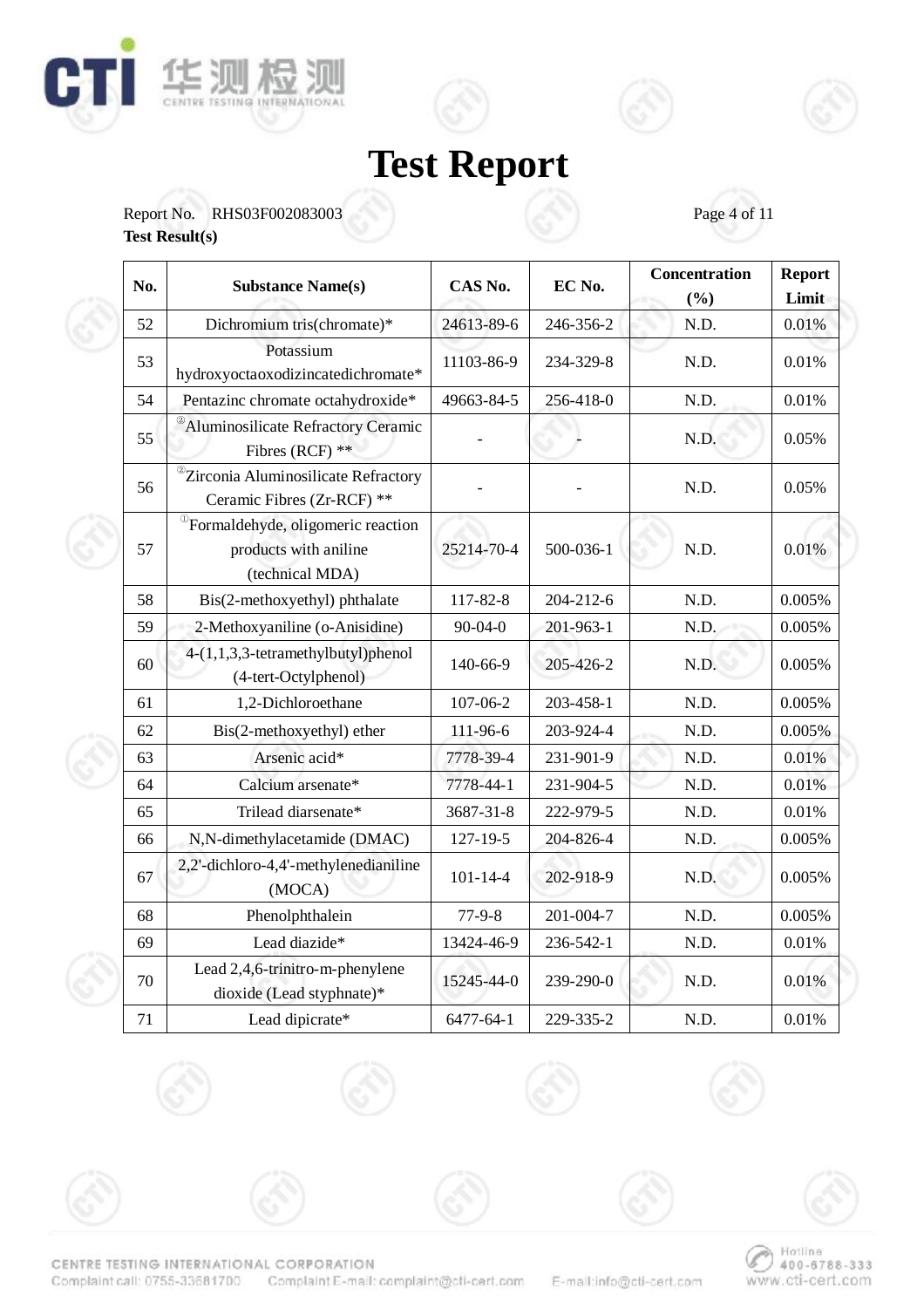





| No. | <b>Substance Name(s)</b>                                                                                                                                    | CAS No.        | EC No.    | Concentration<br>(%) | <b>Report</b><br>Limit |
|-----|-------------------------------------------------------------------------------------------------------------------------------------------------------------|----------------|-----------|----------------------|------------------------|
| 72  | 1,2-bis(2-methoxyethoxy) ethane<br>(TEGDME; triglyme)                                                                                                       | 112-49-2       | 203-977-3 | N.D.                 | 0.01%                  |
| 73  | 1,2-dimethoxyethane; ethylene glycol<br>dimethyl ether (EGDME)                                                                                              | $110-71-4$     | 203-794-9 | N.D.                 | 0.01%                  |
| 74  | Diboron trioxide                                                                                                                                            | 1303-86-2      | 215-125-8 | N.D.                 | 0.01%                  |
| 75  | Formamide                                                                                                                                                   | $75 - 12 - 7$  | 200-842-0 | N.D.                 | 0.01%                  |
| 76  | Lead(II) bis methanesulfonate*                                                                                                                              | 17570-76-2     | 401-750-5 | N.D.                 | 0.01%                  |
| 77  | TGIC(1,3,5-tris(oxiranylmethyl)-1,<br>3,5-triazine-2,4,6(1H,3H,5H)-trione)                                                                                  | 2451-62-9      | 219-514-3 | N.D.                 | 0.01%                  |
| 78  | $\beta$ -TGIC (1,3,5-tris[(2S and<br>2R)-2,3-epoxypropyl]-1,3,5-triazine-<br>2,4,6- (1H,3H,5H)-trione)                                                      | 59653-74-6     | 423-400-0 | N.D.                 | 0.01%                  |
| 79  | 4,4'-bis(dimethylamino)<br>benzophenone (Michler's ketone)                                                                                                  | 90-94-8        | 202-027-5 | N.D.                 | 0.01%                  |
| 80  | N,N,N',N'-tetramethyl-4,4'-methylene<br>dianiline (Michler's base)                                                                                          | $101 - 61 - 1$ | 202-959-2 | N.D.                 | 0.01%                  |
| 81  | [4-[4,4'-bis(dimethylamino)<br>benzhydrylidene]cyclohexa-2,5-dien-<br>1-ylidene] dimethylammonium<br>chloride(C.I. Basic Violet 3)                          | 548-62-9       | 208-953-6 | N.D.                 | 0.01%                  |
| 82  | $[4-[[4-anilino-1-naphthyl]]]$<br>[4-(dimethylamino)phenyl]<br>methylene]cyclohexa-2,5-<br>dien-1-ylidene] dimethylammonium<br>chloride(C.I. Basic Blue 26) | 2580-56-5      | 219-943-6 | N.D.                 | 0.01%                  |
| 83  | $\alpha$ , $\alpha$ -Bis[4-(dimethylamino)phenyl]-4<br>(phenylamino)naphthalene-1-<br>methanol (C.I. Solvent Blue 4)                                        | 6786-83-0      | 229-851-8 | N.D.                 | 0.01%                  |
| 84  | 4,4'-bis(dimethylamino)-4"-<br>(methylamino)trityl alcohol                                                                                                  | $561 - 41 - 1$ | 209-218-2 | N.D.                 | 0.01%                  |

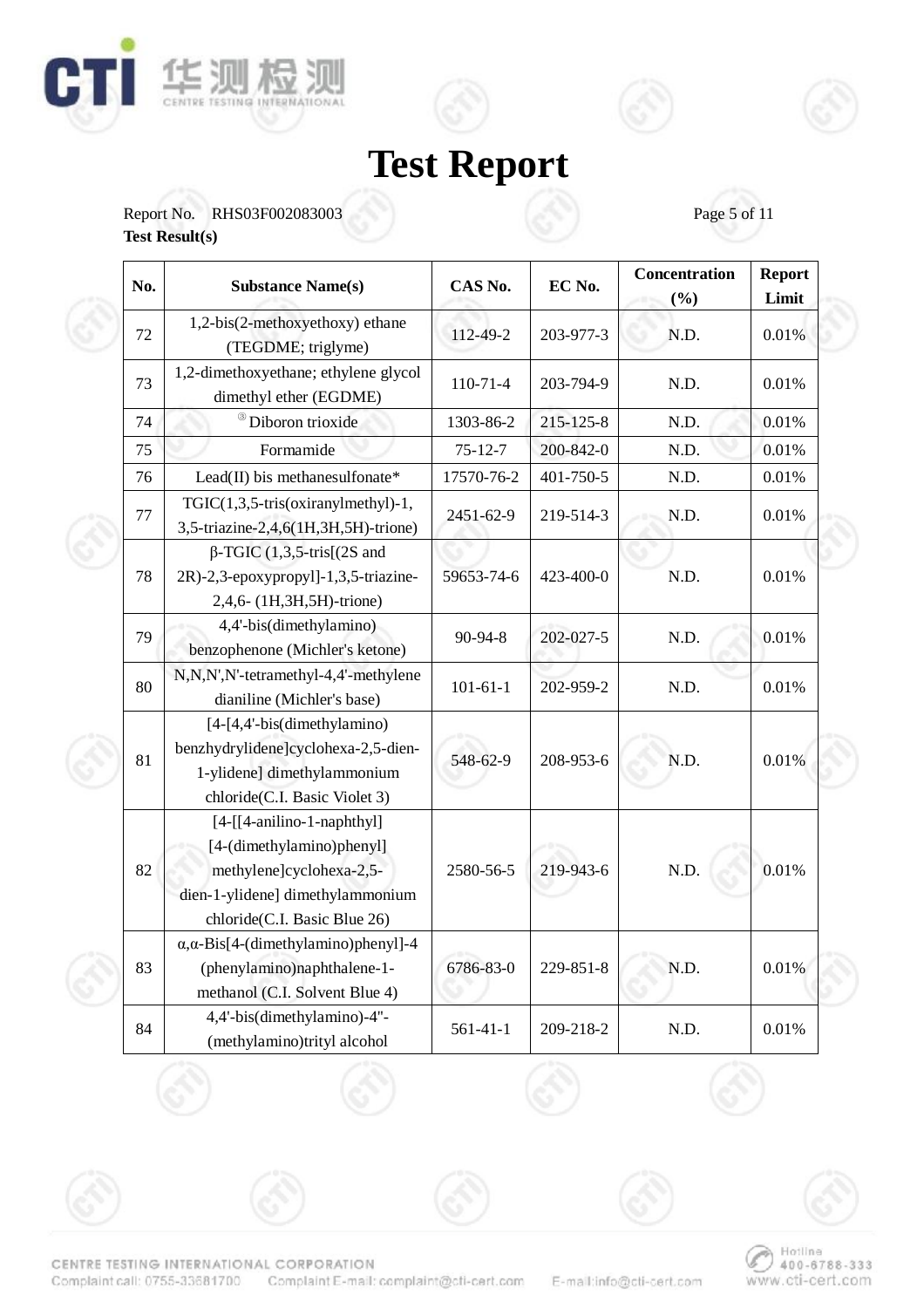



Report No. RHS03F002083003 Page 6 of 11

**Test Result(s)** 

| No. | <b>Substance Name(s)</b>                                                                                                                                                                                                                                                                                | CAS No.                                                 | EC No.                                              | Concentration<br>(%) | <b>Report</b><br>Limit |
|-----|---------------------------------------------------------------------------------------------------------------------------------------------------------------------------------------------------------------------------------------------------------------------------------------------------------|---------------------------------------------------------|-----------------------------------------------------|----------------------|------------------------|
| 85  | Bis(pentabromophenyl) ether<br>(decabromodiphenyl ether;<br>DecaBDE)                                                                                                                                                                                                                                    | 1163-19-5                                               | 214-604-9                                           | N.D.                 | 0.05%                  |
| 86  | 4-Nonylphenol, branched and linear<br>[substances with a linear and/or<br>branched alkyl chain with a carbon<br>number of 9 covalently bound in<br>position 4 to phenol, covering also<br>UVCB- and well-defined substances<br>which include any of the individual<br>isomers or a combination thereof] |                                                         |                                                     | N.D.                 | 0.05%                  |
| 87  | Diazene-1,2-dicarboxamide<br>(C,C'-azodi(formamide))                                                                                                                                                                                                                                                    | 123-77-3                                                | 204-650-8                                           | N.D.                 | 0.05%                  |
| 88  | 4-(1,1,3,3-tetramethylbutyl)phenol,<br>ethoxylated [covering well-defined<br>substances and UVCB substances,<br>polymers and homologues]                                                                                                                                                                |                                                         |                                                     | N.D.                 | 0.05%                  |
| 89  | Henicosafluoroundecanoic acid                                                                                                                                                                                                                                                                           | 2058-94-8                                               | 218-165-4                                           | N.D.                 | 0.05%                  |
| 90  | Pentacosafluorotridecanoic acid                                                                                                                                                                                                                                                                         | 72629-94-8                                              | 276-745-2                                           | N.D.                 | 0.05%                  |
| 91  | Cyclohexane-1,2-dicarboxylic<br>anhydride,<br>cis-cyclohexane-1,2-dicarboxylic<br>anhydride,<br>trans-cyclohexane-1,2-dicarboxylic<br>anhydride                                                                                                                                                         | $85-42-7,$<br>13149-00-3,<br>14166-21-3                 | 201-604-9,<br>236-086-3,<br>238-009-9               | N.D.                 | 0.05%                  |
| 92  | Hexahydromethylphthalic<br>anhydride,<br>Hexahydro-4-methylphthalic<br>anhydride,<br>Hexahydro-1-methylphthalic<br>anhydride,<br>Hexahydro-3-methylphthalic<br>anhydride                                                                                                                                | 25550-51-0,<br>19438-60-9,<br>48122-14-1,<br>57110-29-9 | 247-094-1,<br>243-072-0,<br>256-356-4,<br>260-566-1 | N.D.                 | 0.05%                  |
| 93  | Heptacosafluorotetradecanoic acid                                                                                                                                                                                                                                                                       | 376-06-7                                                | 206-803-4                                           | N.D.                 | 0.05%                  |
| 94  | Diisopentylphthalate(DIPP)                                                                                                                                                                                                                                                                              | $605 - 50 - 5$                                          | 210-088-4                                           | N.D.                 | 0.05%                  |

CENTRE TESTING INTERNATIONAL CORPORATION Complaint call: 0755-33681700 Complaint E-mail: complaint@cfi-cert.com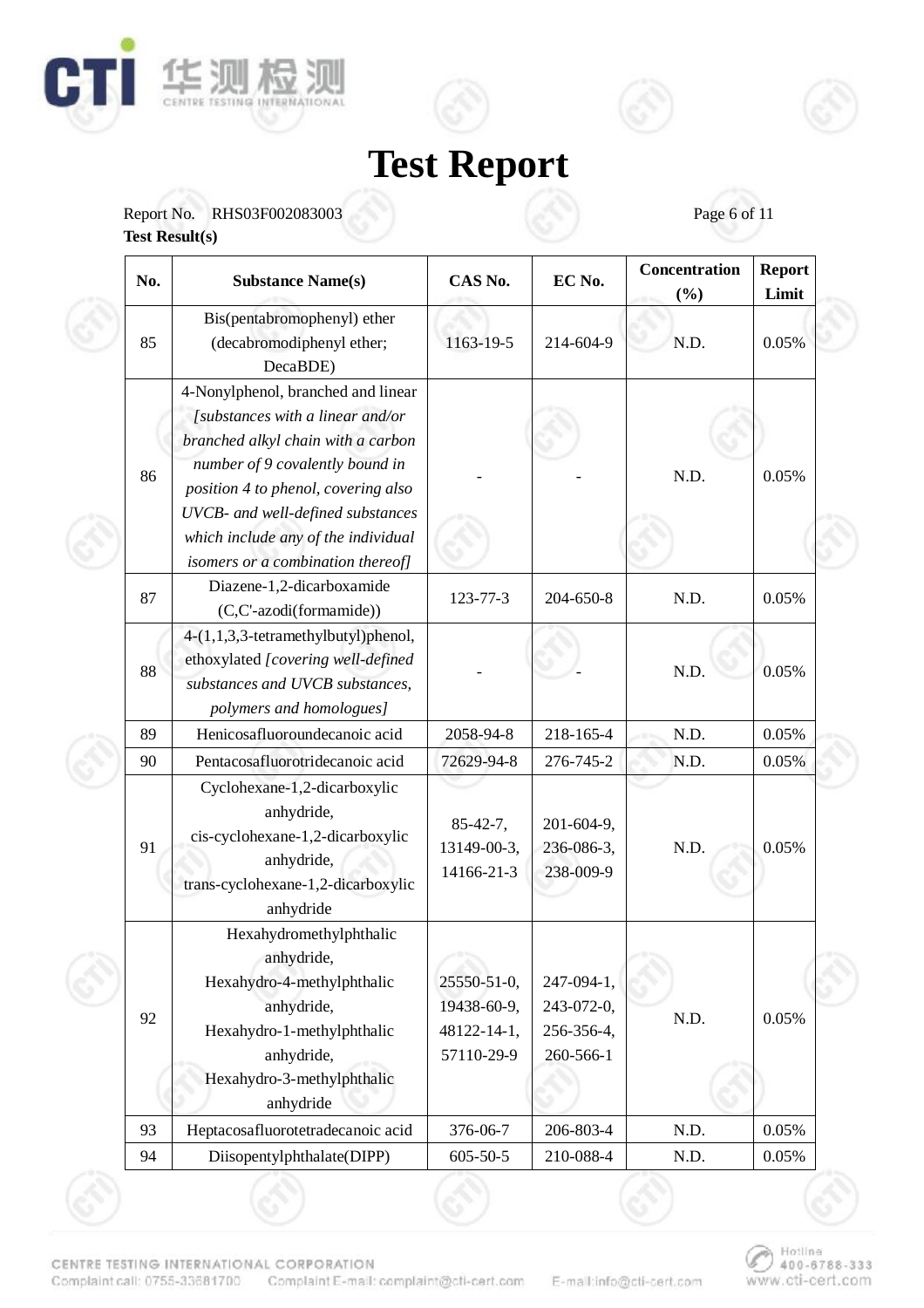





| No.             | <b>Substance Name(s)</b>                                            | CAS No.        | EC No.    | Concentration<br>(%) | <b>Report</b><br>Limit |
|-----------------|---------------------------------------------------------------------|----------------|-----------|----------------------|------------------------|
| 95              | 1,2-Benzenedicarboxylic acid,<br>dipentylester, branched and linear | 84777-06-0     | 284-032-2 | N.D.                 | 0.05%                  |
| 96              | N-pentyl-isopentylphthalate                                         | 776297-69-9    |           | N.D.                 | 0.05%                  |
| 97              | Methoxyacetic acid                                                  | $625 - 45 - 6$ | 210-894-6 | N.D.                 | 0.05%                  |
| 98              | Tricosafluorododecanoic acid                                        | $307 - 55 - 1$ | 206-203-2 | N.D.                 | 0.05%                  |
| 99              | 1,2-Diethoxyethane                                                  | $629 - 14 - 1$ | 211-076-1 | N.D.                 | 0.05%                  |
| 100             | 3-ethyl-2-methyl-2-(3-methylbutyl)-<br>1,3-oxazolidine              | 143860-04-2    | 421-150-7 | N.D.                 | 0.05%                  |
| 101             | 4-methyl-m-phenylenediamine<br>(toluene-2,4-diamine)                | 95-80-7        | 202-453-1 | N.D.                 | 0.05%                  |
| 102             | N-methylacetamide                                                   | $79 - 16 - 3$  | 201-182-6 | N.D.                 | 0.05%                  |
| 103             | Pentalead tetraoxide sulphate*                                      | 12065-90-6     | 235-067-7 | N.D.                 | 0.01%                  |
| 104             | Biphenyl-4-ylamine                                                  | $92 - 67 - 1$  | 202-177-1 | N.D.                 | 0.05%                  |
| 10 <sub>5</sub> | Dinoseb<br>(6-sec-butyl-2,4-dinitrophenol)                          | 88-85-7        | 201-861-7 | N.D.                 | 0.05%                  |
| 106             | Dioxobis(stearato)trilead*                                          | 12578-12-0     | 235-702-8 | N.D.                 | 0.01%                  |
| 107             | Lead dinitrate*                                                     | 10099-74-8     | 233-245-9 | N.D.                 | 0.01%                  |
| 108             | Tetralead trioxide sulphate*                                        | 12202-17-4     | 235-380-9 | N.D.                 | 0.01%                  |
| 109             | Lead monoxide (lead oxide)*                                         | 1317-36-8      | 215-267-0 | N.D.                 | 0.01%                  |
| 110             | Lead titanium trioxide*                                             | 12060-00-3     | 235-038-9 | N.D.                 | $0.01\%$               |
| 111             | 4,4'-methylenedi-o-toluidine                                        | 838-88-0       | 212-658-8 | N.D.                 | 0.05%                  |
| 112             | Acetic acid, lead salt, basic*                                      | 51404-69-4     | 257-175-3 | N.D.                 | 0.01%                  |
| 113             | Dimethyl sulphate                                                   | $77 - 78 - 1$  | 201-058-1 | N.D.                 | 0.05%                  |
| 114             | Furan                                                               | 110-00-9       | 203-727-3 | N.D.                 | 0.05%                  |
| 115             | Pyrochlore, antimony lead yellow*                                   | 8012-00-8      | 232-382-1 | N.D.                 | 0.01%                  |
| 116             | Tetraethyllead*                                                     | 78-00-2        | 201-075-4 | N.D.                 | 0.01%                  |
| 117             | [Phthalato(2-)]dioxotrilead*                                        | 69011-06-9     | 273-688-5 | N.D.                 | 0.01%                  |
| 118             | Diethyl sulphate                                                    | $64 - 67 - 5$  | 200-589-6 | N.D.                 | 0.05%                  |
| 119             | Lead cyanamidate*                                                   | 20837-86-9     | 244-073-9 | N.D.                 | 0.01%                  |
| 120             | Silicic acid $(H_2Si_2O_5)$ , barium salt<br>$(1:1)$ , lead-doped*  | 68784-75-8     | 272-271-5 | N.D.                 | 0.01%                  |
| 121             | Trilead dioxide phosphonate*                                        | 12141-20-7     | 235-252-2 | N.D.                 | 0.01%                  |
| 122             | $o$ -Toluidine                                                      | 95-53-4        | 202-429-0 | N.D.                 | 0.05%                  |

CENTRE TESTING INTERNATIONAL CORPORATION Complaint call: 0755-33681700 Complaint E-mail: complaint@cfi-cert.com

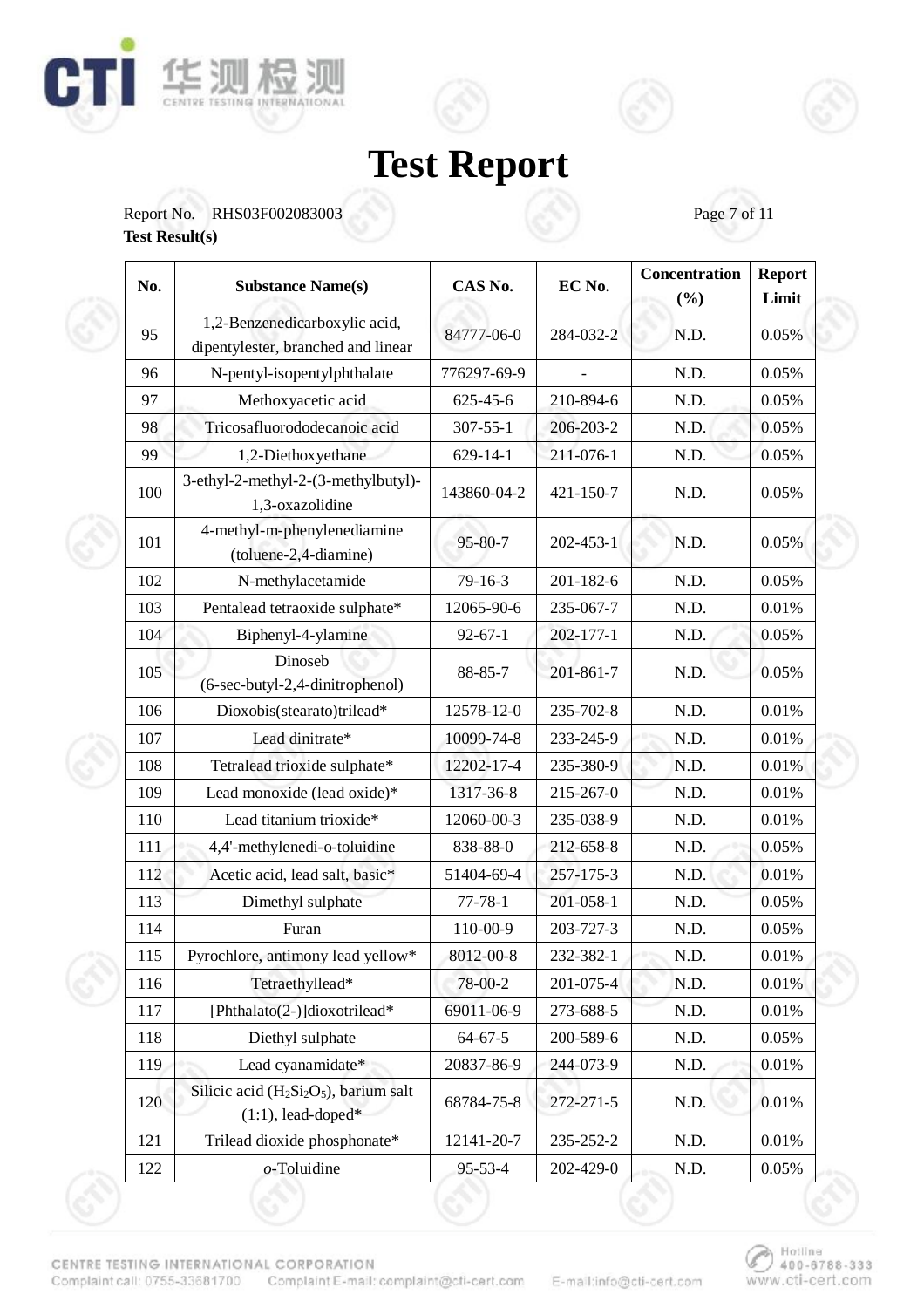





| No. | <b>Substance Name(s)</b>                                                                                                                                                                                                                                                                                                                                      | CAS No.        | EC No.          | Concentration<br>(%) | <b>Report</b><br>Limit |
|-----|---------------------------------------------------------------------------------------------------------------------------------------------------------------------------------------------------------------------------------------------------------------------------------------------------------------------------------------------------------------|----------------|-----------------|----------------------|------------------------|
| 123 | $o$ -aminoazotoluene                                                                                                                                                                                                                                                                                                                                          | $97 - 56 - 3$  | 202-591-2       | N.D.                 | 0.05%                  |
| 124 | 4-aminoazobenzene                                                                                                                                                                                                                                                                                                                                             | $60 - 09 - 3$  | 200-453-6       | N.D.                 | 0.05%                  |
| 125 | 6-methoxy- $m$ -toluidine ( $p$ -cresidine)                                                                                                                                                                                                                                                                                                                   | $120 - 71 - 8$ | 204-419-1       | N.D.                 | 0.05%                  |
| 126 | Dibutyltin dichloride (DBTC)                                                                                                                                                                                                                                                                                                                                  | 683-18-1       | 211-670-0       | N.D.                 | 0.05%                  |
| 127 | Lead titanium zirconium oxide*                                                                                                                                                                                                                                                                                                                                | 12626-81-2     | 235-727-4       | N.D.                 | 0.01%                  |
| 128 | Methyloxirane (Propylene oxide)                                                                                                                                                                                                                                                                                                                               | 75-56-9        | 200-879-2       | N.D.                 | 0.05%                  |
| 129 | 1-bromopropane (n-propyl bromide)                                                                                                                                                                                                                                                                                                                             | 106-94-5       | 203-445-0       | N.D.                 | 0.05%                  |
| 130 | Trilead bis(carbonate)dihydroxide*                                                                                                                                                                                                                                                                                                                            | 1319-46-6      | 215-290-6       | N.D.                 | 0.01%                  |
| 131 | Fatty acids, C16-18, lead salts*                                                                                                                                                                                                                                                                                                                              | 91031-62-8     | 292-966-7       | N.D.                 | 0.01%                  |
| 132 | Orange lead (lead tetroxide)*                                                                                                                                                                                                                                                                                                                                 | 1314-41-6      | 215-235-6       | N.D.                 | 0.01%                  |
| 133 | Sulfurous acid, lead salt, dibasic*                                                                                                                                                                                                                                                                                                                           | 62229-08-7     | 263-467-1       | N.D.                 | 0.01%                  |
| 134 | 4,4'-oxydianiline and its salts                                                                                                                                                                                                                                                                                                                               | $101 - 80 - 4$ | 202-977-0       | N.D.                 | 0.05%                  |
| 135 | Lead oxide sulfate*                                                                                                                                                                                                                                                                                                                                           | 12036-76-9     | 234-853-7       | N.D.                 | 0.01%                  |
| 136 | Lead bis(tetrafluoroborate)*                                                                                                                                                                                                                                                                                                                                  | 13814-96-5     | 237-486-0       | N.D.                 | 0.01%                  |
| 137 | Silicic acid, lead salt*                                                                                                                                                                                                                                                                                                                                      | 11120-22-2     | 234-363-3       | N.D.                 | 0.01%                  |
| 138 | N,N-dimethylformamide                                                                                                                                                                                                                                                                                                                                         | $68 - 12 - 2$  | 200-679-5       | N.D.                 | 0.05%                  |
| 139 | Cadmium                                                                                                                                                                                                                                                                                                                                                       | 7440-43-9      | $231 - 152 - 8$ | N.D.                 | 0.01%                  |
| 140 | Cadmium oxide*                                                                                                                                                                                                                                                                                                                                                | 1306-19-0      | 215-146-2       | N.D.                 | 0.01%                  |
| 141 | Dipentyl phthalate (DPP)                                                                                                                                                                                                                                                                                                                                      | $131 - 18 - 0$ | 205-017-9       | N.D.                 | 0.01%                  |
| 142 | 4-Nonylphenol, branched and linear,<br>ethoxylated[substances with a linear<br>and/or branched alkyl chain with a<br>carbon number of 9 covalently bound<br>in position 4 to phenol, ethoxylated<br>covering UVCB- and well-defined<br>substances, polymers and<br>homologues, which include any of the<br>individual isomers and/or<br>combinations thereof] |                |                 | N.D.                 | 0.05%                  |
| 143 | Ammonium pentadecafluorooctanoate<br>(APFO)                                                                                                                                                                                                                                                                                                                   | 3825-26-1      | 223-320-4       | N.D.                 | 0.01%                  |
| 144 | Pentadecafluorooctanoic acid (PFOA)                                                                                                                                                                                                                                                                                                                           | $335 - 67 - 1$ | 206-397-9       | N.D.                 | 0.01%                  |



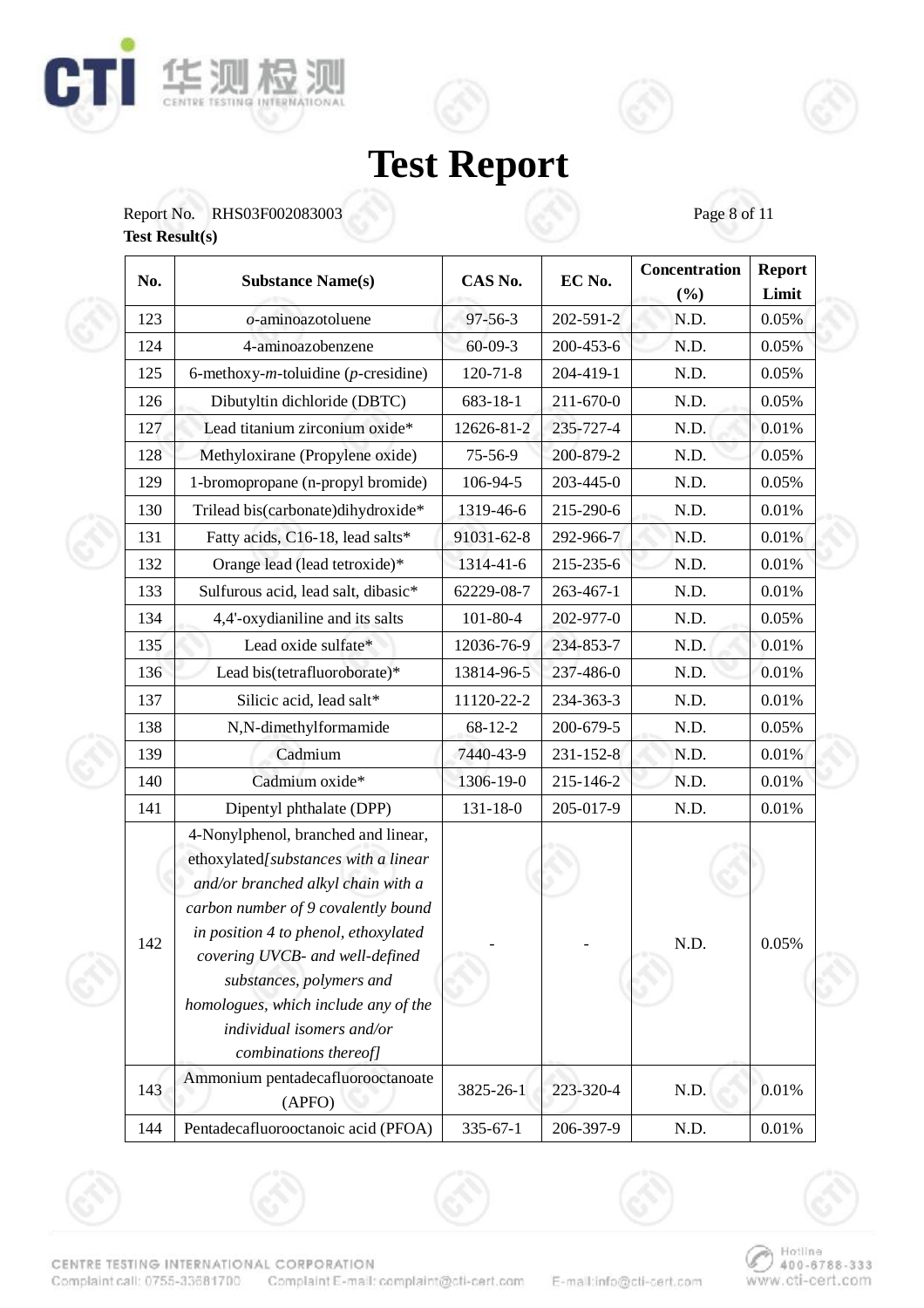

Report No. RHS03F002083003 Page 9 of 11

### **Test Method:**

Refer to US EPA3052:1996, US EPA 3050B:1996, US EPA3060A:1996, US EPA 3550C:2007, US EPA 3540C:1996, ISO 17353:2004(E), BS EN 14582:2007 for sample pretreatment. Analyzed by ICP-OES, SEM-EDS, UV-Vis, IC, HPLC, GC-MS/LC-MS-MS, Headspace-GCMS.

**Tested Sample/Part Description** Mixed all parts(battery)

### **Note:**

- 1. w/w = weight by weight;  $0.1\% = 1000$  mg/kg = 1000 ppm
- 2.  $N.D. = Not detected (*report limit*)$
- 3. \*: Concentration value of the substance by the conversion from the test results of certain elements. Concentration value of Bis(tributyltin)oxide by the conversion from the test results of Tributyl Tins.
- 4. \*\*: All refractory ceramic fibres are covered by index number 650-017-00-8 in Annex VI of the Regulation on Classification, Labeling and Packaging of chemical substances and mixtures, the so called CLP Regulation (Regulation (EC) No 1272/2008).
- 5. \*\*\*: C.I.: Colour Index
- 6. \*\*\*\*: Light fractions from distillation
- 7. \*\*\*\*\*: Concentration value of Disodium tetraborate, anhydrous and Tetraboron disodium heptaoxide, hydrate is evaluated by Disodium tetraborate, with no consider of the hydrate.
- 8. <sup>①</sup>  $\degree$ : In view of the substances are established as UVCB substances (substances of unknown or variable composition, complex reaction products or biological materials) consisting of different and variable constituents, the test results are calculated based on the main constituents of the representative compounds for substances.
- 9.  $\degree$ : In view of the substance contain variable substances, the test results are calculated based on main constituents of the representative compounds for the substances, and the test results of the representative compounds are calculated based on the result of specified heavy metal elements.
- $10.$ <sup>®</sup>: Concentration value of Boric acid; Disodium tetraborate, anhydrous; Tetraboron disodium heptaoxide, hydrate; Diboron trioxide are calculated by the conversion from the test results of certain elements and confirmed by appropriate solvent extraction, meanwhile the book of materials is suggested to be checked for further confirmation.
- $11.$ : As the test showed, there is cobalt in the sample. According to the declaration submitted by the client, it comes from cobalt hydroxide and lithium cobalt oxides that contained in the sample.
- 12. As specified by client, the test was conducted by mixing all materials together. The result(s) shown on this report may be different from the content of any homogeneous material.

E-mail:info@cti-cert.com

Hotline

www.cti-cert.com

400-6788-333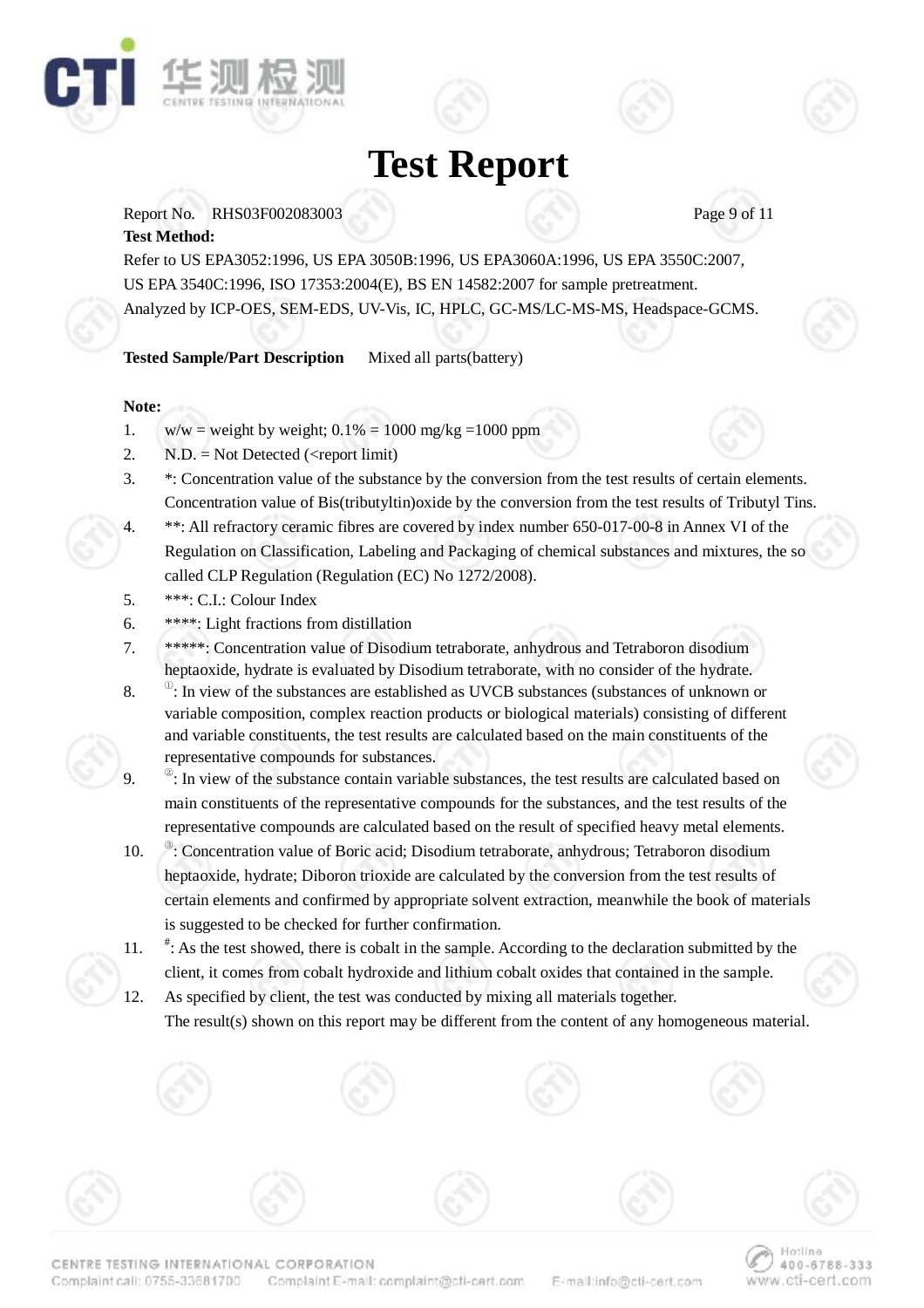

Report No. RHS03F002083003 Page 10 of 11 **Appendix:** 

- 1. Any supplier of an article containing a substance that is included in the Candidate List in a concentration above 0.1 % weight by weight (w/w) has the duty to communicate information in accordance with Article 33 of European Union regulation concerning the Registration, Evaluation, Authorization and Restriction of Chemicals (REACH).
	- 1)Any supplier shall provide the recipient of the article with sufficient information to allow safe use of the article including, as a minimum, the name of that substance.
	- 2) On request by a consumer any supplier shall provide the consumer with sufficient information to allow safe use of the article including, as a minimum, the name of that substance within 45 days of receipt of the request, free of charge.
- 2. The supplier of a substance that is included in the Candidate List on their own shall provide the recipient of the substance with a safety data sheet for free compiled in accordance with Article 3 and Annex II of REACH.
- 3. The supplier of a mixture that containing a substance that is included in the Candidate List shall exchange information in accordance with Article 31, Article 32, and Annex II of REACH. 1) Any supplier shall provide the recipient of the mixture with a safety data sheet for free where a
	- preparation meets the criteria for classification as dangerous in accordance with Directives 1999/45/EC.
	- 2) Any supplier shall provide the recipient of the mixture with a safety data sheet for free where a preparation does not meet the criteria for classification as dangerous in accordance with Directive 1999/45/EC, but contains any substance that is included in the Candidate List in an individual concentration of  $\geq 0.1$  % by weight for non-gaseous mixtures or  $\geq 0.2$  % by volume for gaseous mixtures.